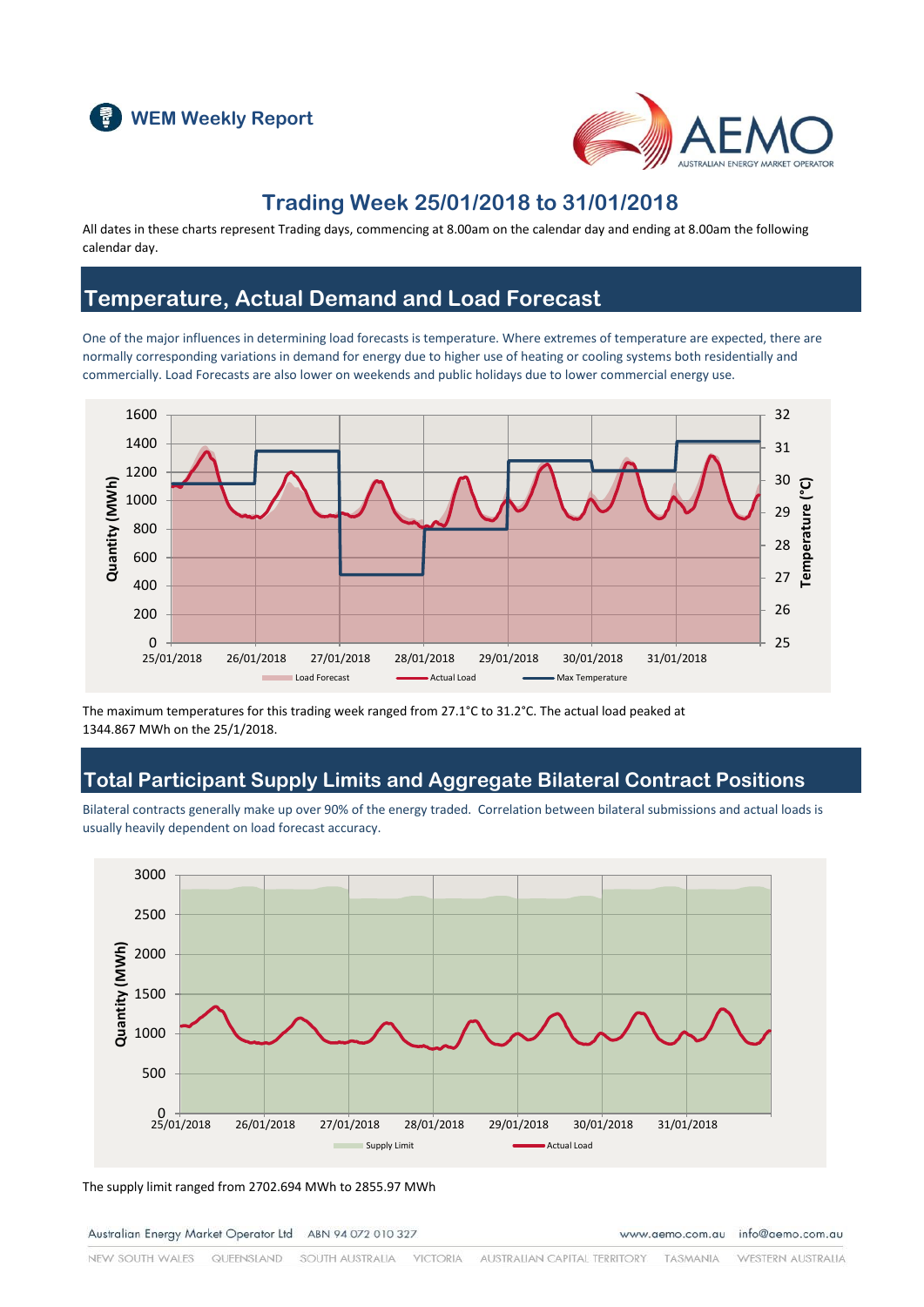# **Net Balancing Market Trades**

Bilateral contracts and STEM trading are generally based on the forecast energy requirements of Participants. When the forecast requirements are higher or lower than the actual requirements for a day, this Market energy must be bought and sold in the balancing mechanism. This graph shows the estimated net balancing trades.



The majority of the balancing activity this week occurred within Balancing Demand. The maximum balancing demand for the week reached 243.106 MWh on the 28/1/2018. The maximum balancing supply for the week reached -75.504 MWh on the 26/1/2012.

# **Total Traded Energy**

This chart represents a comparison between the total net energy that is traded in Bilateral Contracts, the STEM and the balancing mechanism. Balancing Supply represents cases in which the total contract position is greater than the demand and customers must supply energy back to balancing. Balancing Demand represents cases in which the total contract position is less than the demand and customers must purchase energy from balancing.



Total balancing supply equalled -880.769 MWh whereas total balancing demand equalled 26665.278 MWh. The Total STEM Traded quantity was 9226.6 MWh, with the STEM Clearing Quantity ranging between 1.545 MWh and 92.75 MWh.